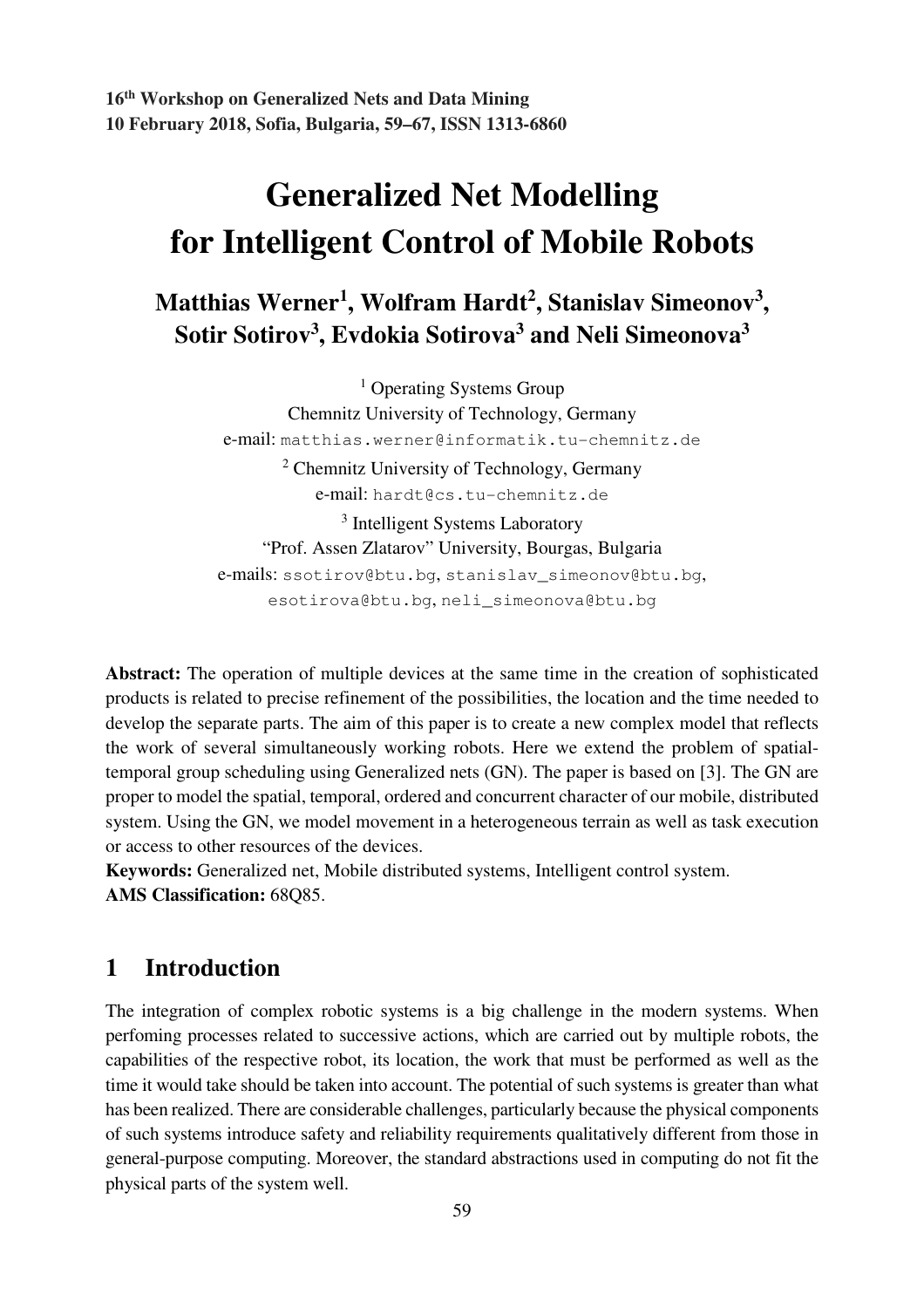Some researchers [8] are focused on the challenges of modeling tis kind of systems that arise from the intrinsic heterogeneity, concurrency, and sensitivity to timing of such systems. It uses a portion of an aircraft vehicle management systems (VMS), specifically the fuel management subsystem, to illustrate the challenges, and then discusses technologies that at least partially address the challenges. Specific technologies described include hybrid system modeling and simulation, concurrent and heterogeneous models of computation, the use of domain-specific ontologies to enhance modularity, and the joint modeling of functionality and implementation architectures.

Applications of thit systems have high potential. They include high confidence medical devices and systems, assisted living, traffic control and safety, advanced automotive systems, process control, energy conservation, environmental control, avionics, instrumentation, critical infrastructure control (electric power, water resources, and communications systems for example), distributed robotics (telepresence, telemedicine), defense systems, manufacturing, and smart structures. Networked autonomous vehicles could dramatically enhance the effectiveness and could offer substantially more effective disaster recovery techniques. In communications, cognitive radio could benefit enormously from distributed consensus about available bandwidth and from distributed control technologies. Distributed real-time games that integrate sensors and actuators could change the (relatively passive) nature of on-line social interactions.

By focusing on the physical world it becomes obvious that non-computational processes (physical actions) are strongly distributed and concurrent. Thus, designing and programming those systems have to cope with those issues. Since thinking in distributed and concurrent terms is complexity-introducing and often error-prone [7], we have studied this problem and proposed a suitable programming model [4, 5, 6] that both abstracts from distribution and concurrency by allowing the programmer to develop sequential object-oriented program code. Besides the imperative code fragments, declarative annotations can be integrated into the source code for defining spatial-temporal constraints that are glued to imperative code fragments and restrict its execution.

All this requires a coordination of resources in space and time. The aim in this paper is to address the problem of spatial-temporal group scheduling by using Generalized nets [1, 2, 11]. Generalized nets are a suitable tool for modeling intuitive and "smart" systems, as well as training based on professional and emotional foundation [6, 7].

Our concept is to map space to time and describe physical locations based on durations needed to change locations. The computation of a schedule is based on those timed transitions. This paper is based on [3]. But, here we extend the previous paper with additional functionality.

#### **2 Generalized Net Model**

In our understanding, a task is associated with duration and a deadline at which the task has to be completed depending on hard or soft deadlines. Thus, tasks may have intelligent, real and temporal constraints.

We start to find a suitable abstraction in order to describe physical locations in which robots operate. The robot can indicate possible movements in order to reach possible targets via many different paths. We model this topology by means of GN.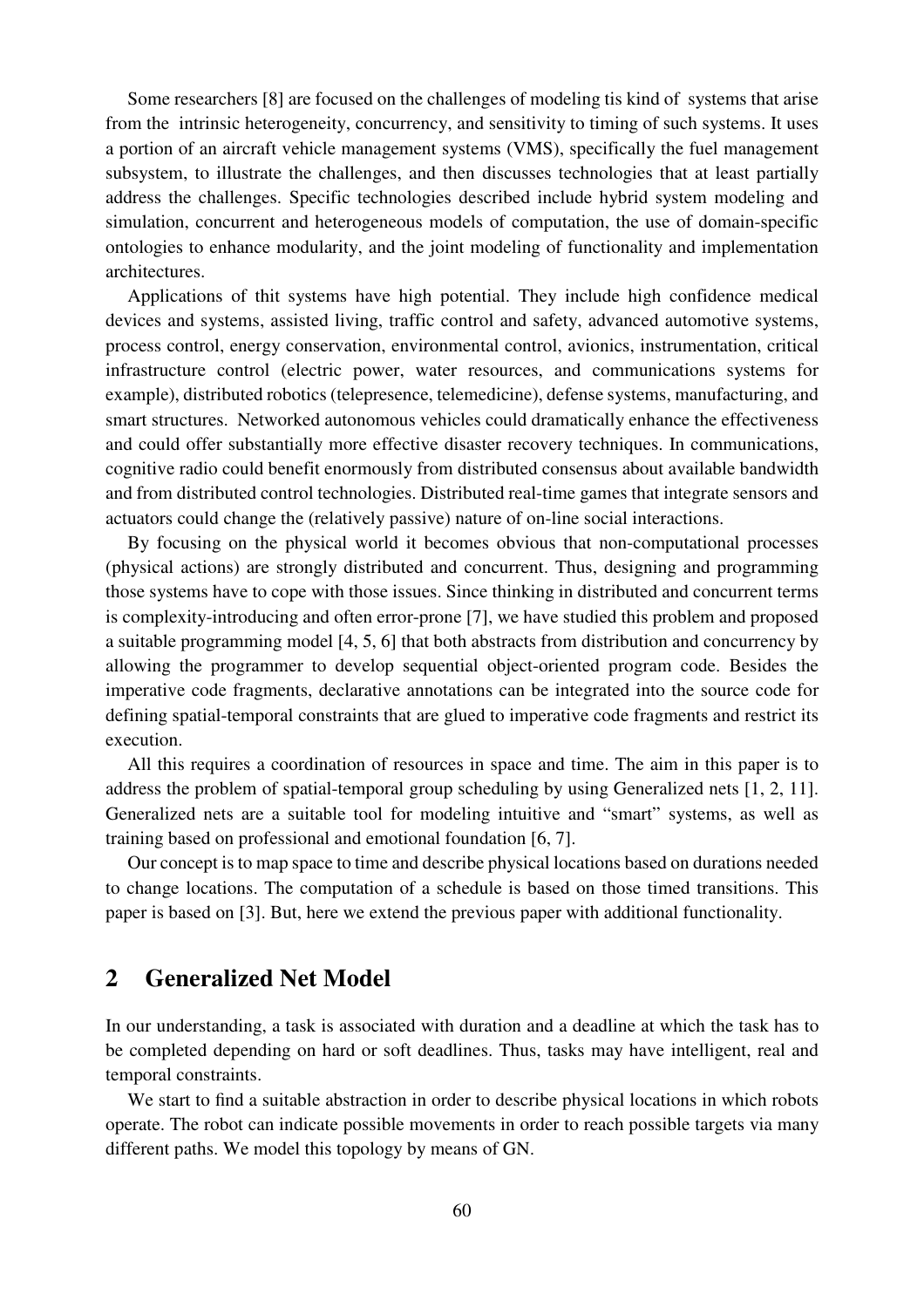The GN-model (see Fig. 1) contains  $3r + 4$  transitions and  $13r + 14$  places, collected in three groups and related to the three types of the tokens that will enter respective types of places:

- <sup>α</sup>-tokens and *a*-places represent the path that the robots follow;
- β*-*tokens and *b*-places represent the tasks of the robots;
- γ-token and *c*-places represent the robots;
- δ-tokens and *s*-places represent the decision making technics.

For brevity, we shall use the notation  $\alpha$ -,  $\beta$ - and  $\gamma$ -tokens instead of  $\alpha$ <sub>k</sub>-,  $\beta$ <sub>j</sub>- and  $\gamma$ -tokens, where *k*, *j* and *i* are numerations of the respective tokens.

In the beginning  $\alpha$ -,  $\beta$ - and  $\gamma$ -tokens stay, respectively, in places  $a_{r+3}$ ,  $b_{2+r+1}$  and  $c_{r+3}$  with initial characteristics:  $x_0^{\alpha} =$  "algoritm *k* for movement",  $x_0^{\beta} =$  "task *t*, duration *d* of the task",  $x_0^{\gamma} =$  "robot" *r*<sub>*i*</sub>, position of the robot *r<sub>i</sub>* (initial position *p*)", where  $i \in [1, ..., r]$ ,  $j \in [1, ..., p]$ ,  $k \in [1, ..., l]$ .

The new decision making technics are represented by  $\delta$  tokens that enter the net from place  $s_0$ with initial characteristics:  $x_0^{\delta}$  = "Decision making technic *m*".

Let  $x_{cu}^{\alpha}$ ,  $x_{cu}^{\beta}$  and  $x_{cu}^{\gamma}$  be current  $\alpha$ ,  $\beta$ , and  $\gamma$  tokens' characteristics, respectively.

Generalized net is presented by a set of transitions:

А = { *Z*0, *Z*1, *Z*2, *Z*4, *Z*4,1, *Z*4,2, …, *Z*4+*r*–1, *Z*4+*r*–1,1, *Z*4+*r*–1,2},

where transitions describe the following processes:

- $Z_0$  Represent the work of the intelligent system for control of the robots;
- $Z_1$  The activities of the robots;
- $Z_2$  Work of the algorithms for movement of the robots;
- $Z_3$  Task performed of the robots;
- $Z_4$  Choice of action for the robot 1; ...
- $Z_{4+r-1}$  Choice of action for the robot *r*;
- $Z_{4,1}$  Movement of the robot 1;
- $Z_{4,2}$  Execution of a task of the robot 1;...
- $Z_{4+r-1,1}$  Movement of the robot *r*;
- $Z_{4+r-1,2}$  Execution of a task of the robot *r*.

The forms of the transitions are the following.

$$
Z_0 = \langle \{a_2, b_{2+r}, c_{r+2}, s_0, s\}, \{a_1, b_1, c_1, s\}, R_0, \vee (\wedge (a_2, b_{2+r}, c_{r+2}), s_0, s) \rangle
$$

where:

$$
R_0 = \frac{a_1}{a_2} \quad \begin{array}{|l|l|} \hline a_1 & b_1 & c_1 & s \\ \hline \hline a_2 & False & False & False & True \\ b_{2+r} & False & False & False & True \\ c_{r+2} & False & False & False & True \\ s_0 & False & False & False & True \\ s & \mid W_{s,a1} & W_{s,b1} & W_{s,c1} & True \end{array}
$$

and  $W_{s,a} = W_{s,b} = W_{s,c} =$  "The tasks are ordered in the proper way".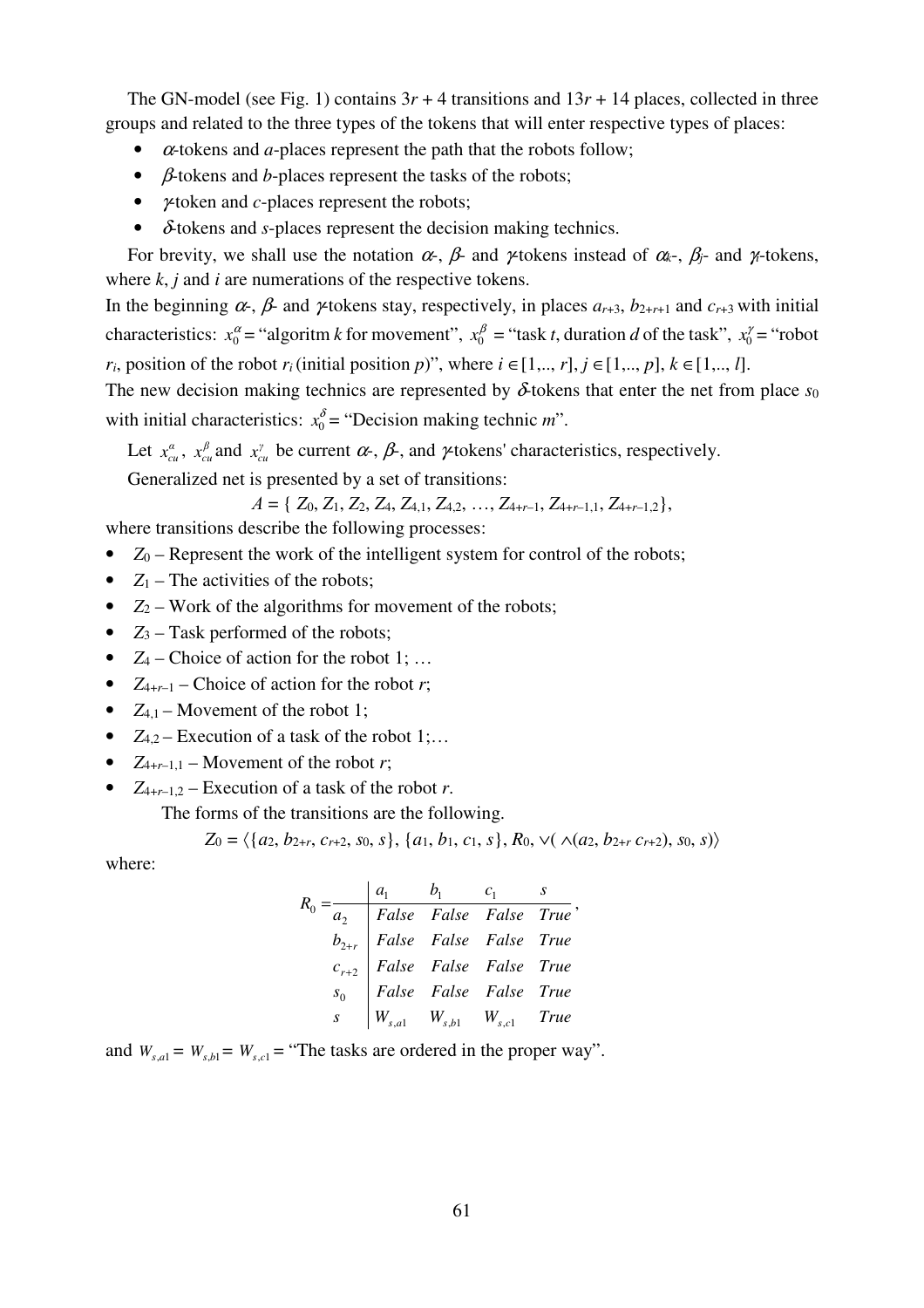

Figure 1. Generalized Net model

On the first activation of the transition  $Z_0$  the  $\alpha$ ,  $\beta$  and  $\gamma$  tokens enter place *s* (form places  $a_2$ ,  $b_{2+r}$  and  $c_{r+2}$  respectively).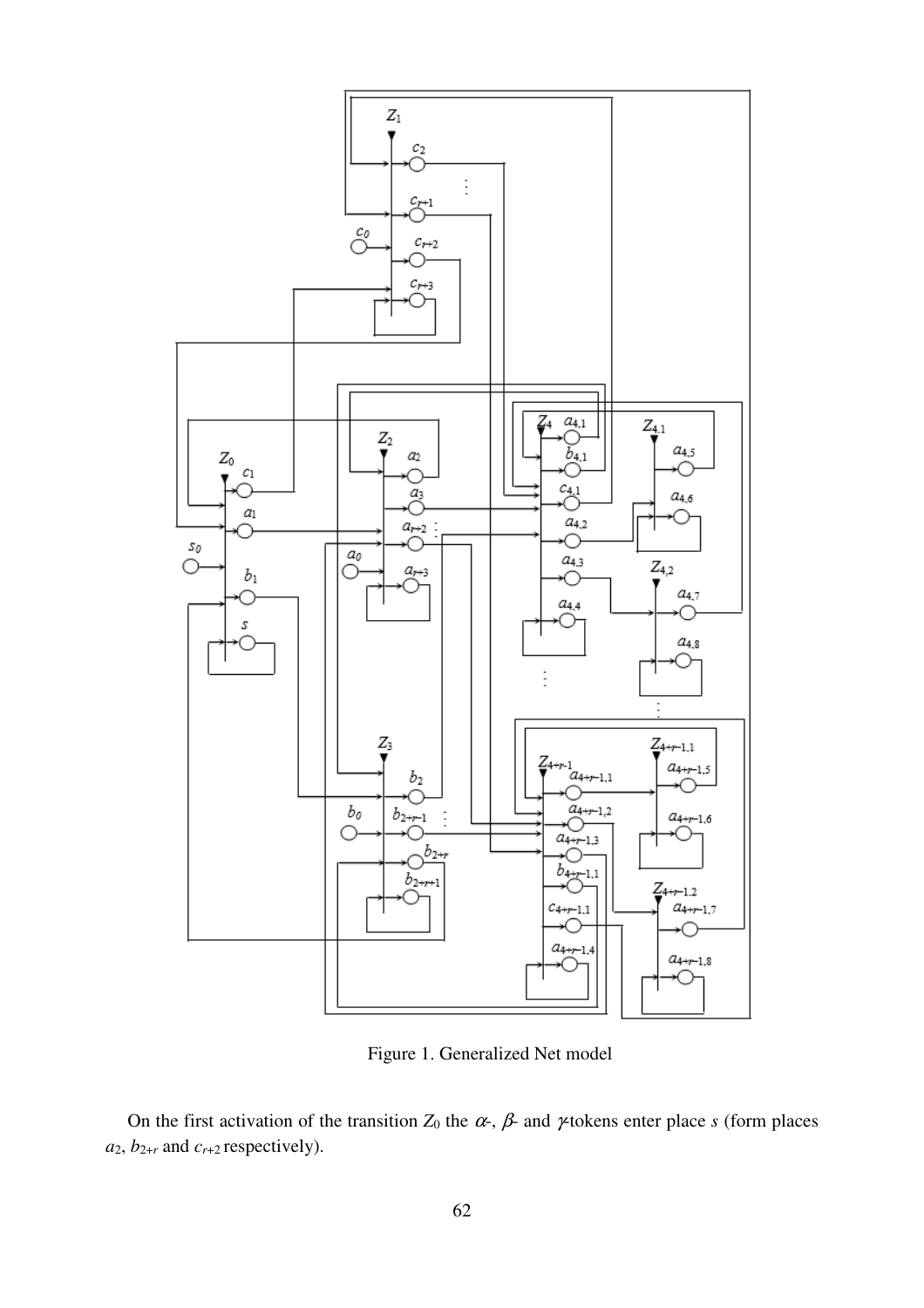The  $\alpha$ -token obtains characteristic "robot  $r_i$ , initial position  $p$  and the end positions  $p'$  of the robot  $r_i$ <sup>"</sup> in place  $a_1$ . The  $\beta$ -token obtains characteristic "task *t* for the robot  $r_i$ ; duration *d* of the task, predecessor tasks *T* <sup>""</sup> in place  $b<sub>l</sub>$ . The  $\gamma$ -token obtains characteristic "robot  $r<sub>i</sub>$ , task *t*; initial position *p* and the end positions *p'* of the robot  $r_i$ <sup>"</sup> in place  $c_1$ .

 $Z_1 = \langle \{c_0, c_{4,1}, \ldots, c_{4+r-1,1}, c_1, c_{r+3}\}, \{c_2, \ldots, c_{r+1}, c_{r+2}, c_{r+3}\}, R_1, \vee (c_0, c_{4,1}, \ldots, c_{4+r-1,1}, c_1, c_{r+3})\rangle$ where:

|                 | c <sub>2</sub> | $\cdots$ $c_{r+1}$ $c_{r+2}$                               |                                                                                                                                                                                                           | $c_{r+3}$   |
|-----------------|----------------|------------------------------------------------------------|-----------------------------------------------------------------------------------------------------------------------------------------------------------------------------------------------------------|-------------|
|                 |                |                                                            |                                                                                                                                                                                                           | <b>True</b> |
| $c_{4,1}$       |                |                                                            |                                                                                                                                                                                                           | True        |
| $\frac{1}{2}$ . |                | False  False False<br>False  False False<br>: : : : :<br>: |                                                                                                                                                                                                           |             |
|                 |                |                                                            | $c_{4+r-1,1}$ $\begin{array}{ l l }\n c_{4+r-1,1} & False &  & False & False & True \\  c_1 & False &  & False & False & True \\  c_{r+3} & W_{r+3,2} &  & W_{r+3,r+1} & W_{r+3,r+2} & True\n\end{array}$ |             |
|                 |                |                                                            |                                                                                                                                                                                                           |             |
|                 |                |                                                            |                                                                                                                                                                                                           |             |

and

- $W_{r+3,2}$  = "The robot 1 is choosen", ...
- $W_{r+3} =$  "The robot *r* is choosen",
- $W_{r+3,r+2} =$  "There is a feedback from robot  $r_i$ ".

The  $\gamma$ -token obtains characteristic "robot  $r_1$ , initial position  $p$  and the end positions  $p'$  of the robot  $r_1$ " in place  $c_2$ . The  $\gamma$ -token obtains characteristic "robot  $r_r$ , initial position  $p$  and the end positions *p*<sup> $\prime$ </sup> of the robot  $r_r$ <sup>"</sup> in place  $c_{r+1}$ . The  $\gamma$ -token obtains characteristic "information for robot  $r_i$ , initial position *p* and the end positions *p*<sup> $\prime$ </sup> of the robot *r<sub>i</sub>*" in place  $c_{r+2}$ .

$$
Z_2 = \langle \{a_0, a_{4,1}, a_1, a_{4+r-1,3}, a_{r+3}\}, \{a_2, a_3, ..., a_{r+2}, a_{r+3}\},
$$
  

$$
R_2, \vee (a_0, a_{4,1}, a_1, a_{4+r-1,3}, a_{r+3})\rangle
$$

where:

|  | $a_2$ | $a_3$ | $\dots$ $a_{r+2}$                                                                                                                                                                                                                                                                            | $a_{r+3}$ |
|--|-------|-------|----------------------------------------------------------------------------------------------------------------------------------------------------------------------------------------------------------------------------------------------------------------------------------------------|-----------|
|  |       |       |                                                                                                                                                                                                                                                                                              |           |
|  |       |       |                                                                                                                                                                                                                                                                                              |           |
|  |       |       |                                                                                                                                                                                                                                                                                              |           |
|  |       |       |                                                                                                                                                                                                                                                                                              |           |
|  |       |       | $\begin{array}{c cccc} \hline a_0 & False & False &  & False & True \\ \hline a_{4,1} & False & False &  & False & True \\ a_1 & False & False &  & False & True \\ a_{4+r-1,3} & False & False &  & False & True \\ a_{r+3} & W_{r+3,a2} & W_{r+3,a3} &  & W_{r+3,ar+2} & True \end{array}$ |           |

and

•  $W_{r+3,a2}$  = "There is a feedback from robot  $r_i$ ",

- $W_{r+3/3}$  = "There is a task for robot  $r_1$ ", ...
- $W_{r+3,qr+2}$  = "There is a task for robot  $r_r$ ".

The  $\alpha$ -token obtains characteristic "robot  $r_i$ , end positions  $p'$  of the robot  $r_i$ " in place  $a_2$ . The <sup>α</sup>-token obtains characteristic "robot *r*1, end positions *p*′ of the robot *r*1" in place *a*3. The αtoken obtains characteristic "robot  $r_n$ , end positions  $p'$  of the robot  $r_r$ " in place  $a_{r+2}$ . The  $\alpha$ token obtains characteristic "robot  $r_i$ , end positions  $p'$  of the robot  $r_i$ " in place  $a_{r+3}$ .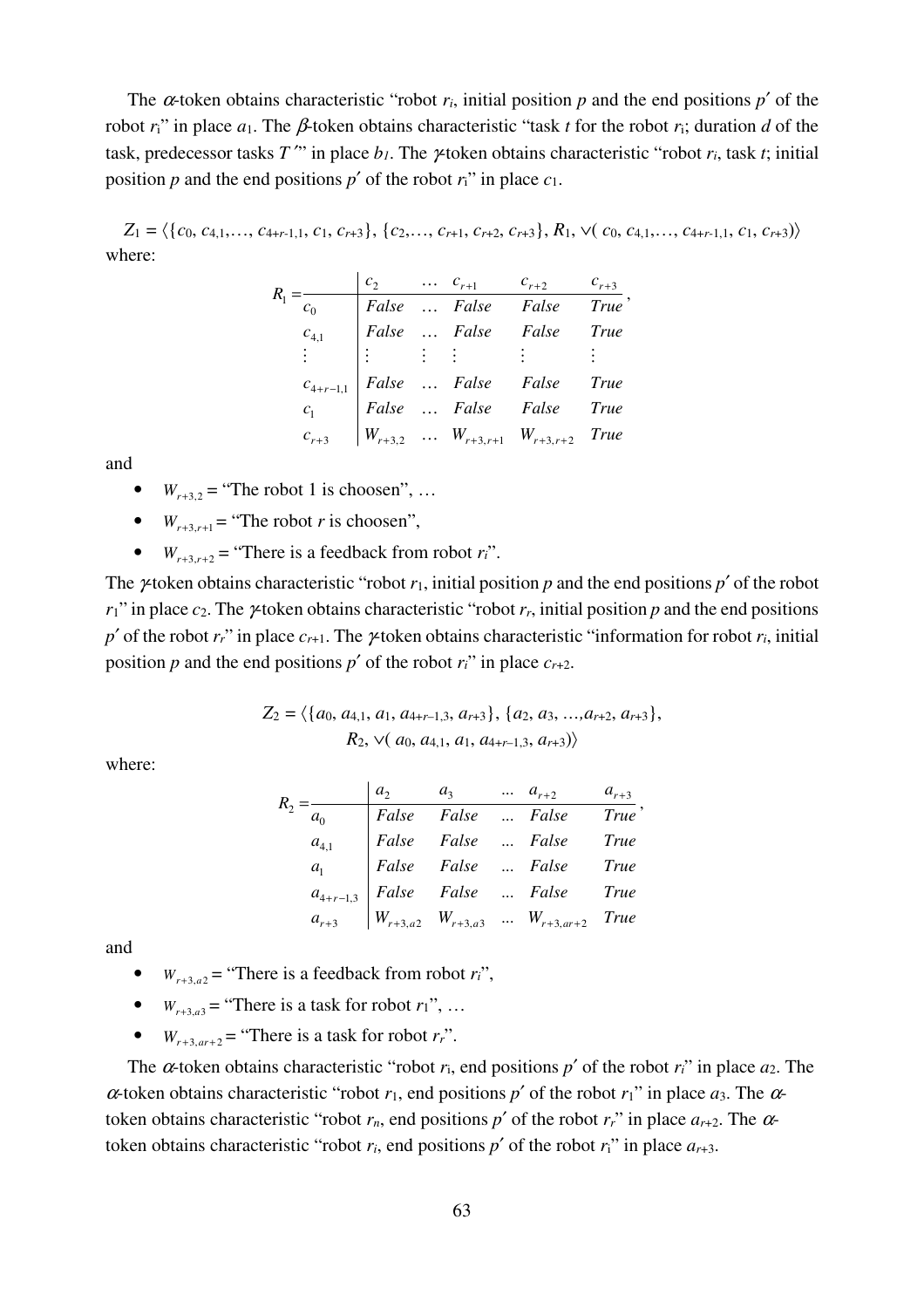$Z_3 = \langle \{b_0, b_{4,2}, b_1, b_{4+r-1,1}, b_{2+r+1}\}, \{b_2, \ldots, b_{2+r-1}, b_{2+r}, b_{2+r+1}\}\right],$  $R_3$ ,  $\vee$ (*b*<sub>0</sub>, *b*<sub>4</sub>,2, *b*<sub>1</sub>, *b*<sub>4+*r*–1,1</sub>, *b*<sub>2+*r*+1</sub>)

where:

|                | b <sub>2</sub> | $\cdots$ | $b_{2+r-1}$                                | $b_{2+r}$ | $b_{2+r+1}$ |
|----------------|----------------|----------|--------------------------------------------|-----------|-------------|
| $b_{0}$        | False          | $\cdots$ | False                                      | False     | <b>True</b> |
| $b_{4,2}$      | False          | $\ddots$ | False                                      | False     | <b>True</b> |
| b <sub>1</sub> | False          | $\ldots$ | False                                      | False     | True        |
| $b_{4+r-1,1}$  | False          | $\ldots$ | False                                      | False     | True        |
| $b_{2+r+1}$    | $W_{2+r+1,b2}$ |          | $\cdots$ $W_{2+r+1,2+r-1}$ $W_{2+r+1,2+r}$ |           | <i>True</i> |

and

- $W_{2+r+1,b2}$  = "There is a task for robot  $r_1$  for time  $d$ ", ...
- *W*<sub>2+*r*+1 2+*r*-1</sub> = "There is a task for robot *r<sub>r</sub>* for time *d*".
- $W_{2+r+1,2+r}$  = "There is a feedback from robot  $r_i$ ",

The β-token obtains characteristic "task for robot  $r_1$ , time  $d$ " in place  $b_2$ . The β-token obtains characteristic "task for robot  $r_r$ , time  $d$ " in place  $b_{2+r-1}$ . The  $\beta$ -token obtains characteristic "task for robot  $r_i$ , time  $d^r$  in place  $b_{2+r}$ .

$$
Z_4 = \langle \{c_2, a_{4,5}, a_{4,7}, a_3, b_2, a_{4,4}\}, \{a_{4,1}, b_{4,1}, a_{4,2}, a_{4,3}, a_{4,4}, c_{4,1}\}, R_4, \vee (c_2, a_{4,5}, a_{4,7}, \wedge (a_3, b_2), a_{4,4})\rangle
$$

where:

|  |  | $R_4 = \begin{array}{ c cccc } \hline a_{4,1} & b_{4,1} & a_{4,2} & a_{4,3} & a_{4,4} & c_{4,1} \\ \hline c_2 & False & False & False & False & False & True & False \\ a_{4,5} & False & False & False & False & True & False \\ a_{4,7} & False & False & False & False & True & False \\ a_3 & False & False & False & False & True & False \\ b_2 & False & False & False & False & True & False \\ b_4 & False & False & False & False & True & False \\ a_{4,4} & W_{4,4,d4,1} & W_{4,4,d4,1} & W_{4,4,d4,2} & W_{4,4,d4,3} & True &$ |  |  |
|--|--|---------------------------------------------------------------------------------------------------------------------------------------------------------------------------------------------------------------------------------------------------------------------------------------------------------------------------------------------------------------------------------------------------------------------------------------------------------------------------------------------------------------------------------------------|--|--|
|  |  |                                                                                                                                                                                                                                                                                                                                                                                                                                                                                                                                             |  |  |
|  |  |                                                                                                                                                                                                                                                                                                                                                                                                                                                                                                                                             |  |  |
|  |  |                                                                                                                                                                                                                                                                                                                                                                                                                                                                                                                                             |  |  |
|  |  |                                                                                                                                                                                                                                                                                                                                                                                                                                                                                                                                             |  |  |
|  |  |                                                                                                                                                                                                                                                                                                                                                                                                                                                                                                                                             |  |  |
|  |  |                                                                                                                                                                                                                                                                                                                                                                                                                                                                                                                                             |  |  |

and

•  $W_{4,4,4,4,1}$  = "There is a task for robot  $r_1$ ",

- $W_{4,4,64,1}$  = "There is a feedback from robot  $r_1$ ",
- $W_{4,4,a4,2}$  = "There is a task for movement for robot 1",
- $W_{4,4,4,4,3}$  = "There is a task for robot 1",
- $W_{4,4,6,1}$  =" There is a feedback from robot  $r_1$ ".

The  $\alpha$ -token obtains characteristic "robot  $r_1$ , end positions  $p''$  in place  $a_{4,1}$ . The  $\beta$ -token obtains characteristic "robot  $r_1$ , executed task" in place  $b_{4,1}$ . The  $\alpha$ -token obtains characteristic "robot  $r_1$ , end positions  $p'$  of the robot  $r_1$ " in place  $a_{4,2}$ . The  $\alpha$ -token obtains characteristic "task" for the robot *r*1" in place *a*4,3. The γ-token obtains characteristic "robot *r*1, executed task" in place *c*4,1.

$$
Z_{4,1} = \langle \{a_{4,2}, a_{4,6}\}, \{a_{4,5}, a_{4,6}\}, R_{4,1}, \vee(a_{4,2}, a_{4,6})\rangle
$$

where: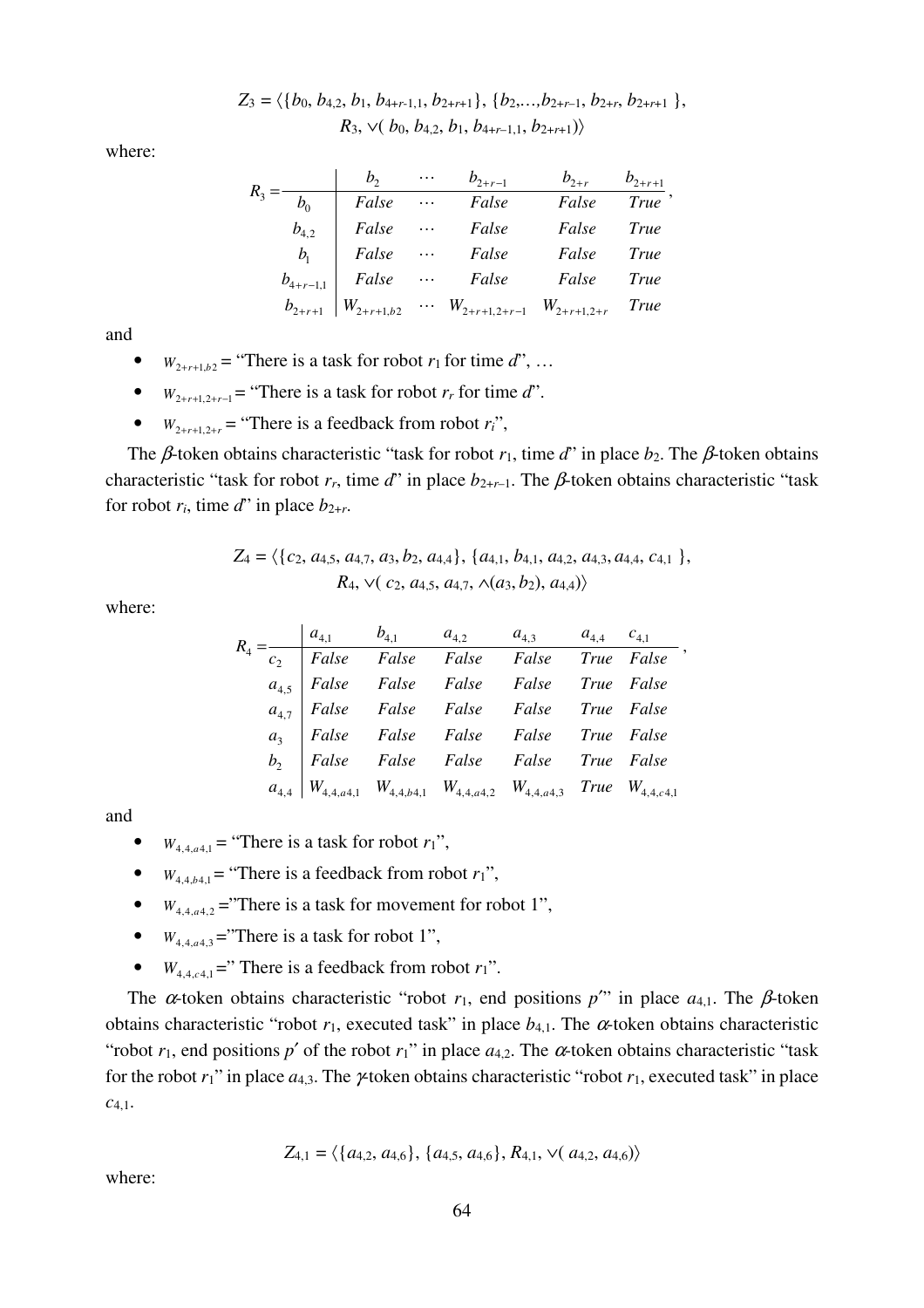$$
R_{4,1} = \n\begin{array}{c|cc}\n & a_{4,5} & a_{4,6} \\
\hline\na_{4,2} & False & True \\
a_{4,6} & W_{4,6,4,5} & False\n\end{array}
$$

and  $W_{4,6,4,5}$  = "The robot 1 performed the movement to positions *p*<sup>""</sup>,

The  $\alpha$ -token obtains characteristic "performed movement to positions  $p$ <sup>"</sup> in place  $a_{4,5}$ .

$$
Z_{4,2} = \langle \{a_{4,3}, a_{4,8}\}, \{a_{4,7}, a_{4,8}\}, R_{4,2}, \vee (a_{4,3}, a_{4,8})\rangle
$$

where:

$$
R_{4,2} = \frac{a_{4,7}}{a_{4,3}} = \frac{a_{4,7}}{False} = \frac{a_{4,8}}{True}
$$
  

$$
a_{4,8} = \frac{a_{4,8}}{wa_{4,8,4,7}} = False
$$

,

and  $W_{4,8,4,7}$  = "The robot 1 performed the task",

The  $\alpha$ -token obtains characteristic "performed task" in place  $a_{4,7}$ .

$$
Z_{4+r-1} = \langle \{c_{r+1}, a_{4+r-1,5}, a_{4+r-1,7}, a_{r+2}, b_{2+r-1}, a_{4+r-1,4} \},\
$$

$$
\{a_{4+r-1,1}, b_{4+r-1,1}, a_{4+r-1,2}, a_{4+r-1,3}, a_{4+r-1,4}, c_{4+r-1,1} \}, R_{4+r-1},\
$$

$$
\vee (c_{r+1}, a_{4+r-1,5}, a_{4+r-1,7}, \wedge (a_{r+2}, b_{2+r-1}), a_{4+r-1,4}) \rangle
$$

where:

| $R_4 =$ |  | $a_{4+r-1,1}$ $b_{4+r-1,1}$ $a_{4+r-1,2}$ $a_{4+r-1,3}$ $a_{4+r-1,4}$ $c_{4+r-1,1}$                       |            |       |
|---------|--|-----------------------------------------------------------------------------------------------------------|------------|-------|
|         |  | $=\frac{1}{c_{r+1}}$ False False False False True False                                                   |            |       |
|         |  | $a_{4+r-1,5}$   False False False False                                                                   | True False |       |
|         |  | $a_{4+r-1,7}$ False False False False True                                                                |            | False |
|         |  | $a_{r+2}$ False False False False True                                                                    |            | False |
|         |  | $b_{2+r-1}$ False False False False True                                                                  |            | False |
|         |  | $a_{4+r-1,4}$   $W_{4+r-1,4,a1}$ $W_{4+r-1,4,b1}$ $W_{4+r-1,4,a2}$ $W_{4+r-1,4,a3}$ True $W_{4+r-1,4,c1}$ |            |       |

and

- *W*<sub>4+*r*-1,4,*a*] = "There is a task for robot *r<sub>r</sub>*",</sub>
- $W_{4+r-1,4,b}$  = "There is a feedback from robot  $r_r$ ",
- $W_{4+r-1,4,q2}$  = "There is a task for movement for robot *r*",
- $W_{4+r-1,4,a3}$  = "There is a task for robot *r*",
- *W*<sub>4+*r*-1,4,c1</sub> = "There is a feedback from robot  $r_r$ ".

The  $\alpha$ -token obtains characteristic "robot  $r_r$ , end positions  $p'$ " in place  $a_{4+r-1,1}$ . The  $\beta$ -token obtains characteristic "robot  $r_r$ , executed task" in place  $b_{4+r-1,1}$ . The  $\alpha$ -token obtains characteristic "robot  $r_r$ , end positions  $p'$  of the robot  $r_1$ " in place  $a_{4+r-1,3}$ . The  $\alpha$ -token obtains characteristic "task for the robot  $r_r$ " in place  $a_{4+r-1,2}$ . The  $\gamma$ -token obtains characteristic "robot  $r_r$ , executed task" in place *c*4+*r*-1,1.

$$
Z_{4+r-1,1} = \langle \{a_{4+r-1,1}, a_{4+r-1,6}\}, \{a_{4+r-1,5}, a_{4+r-1,6}\},
$$
  

$$
R_{4+r-1,1}, \vee (a_{4+r-1,1}, a_{4+r-1,6})\rangle
$$

where: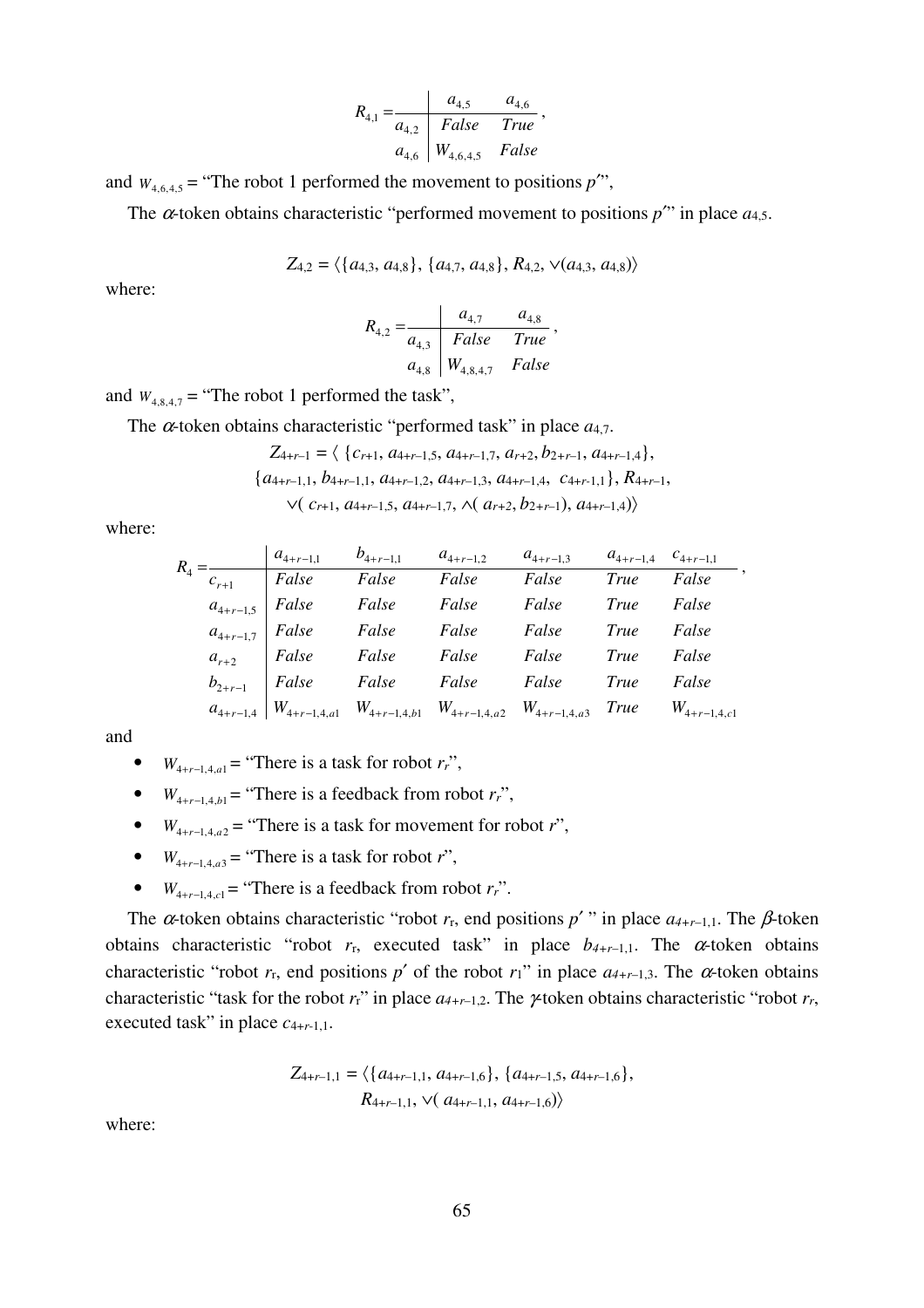$$
R_{4+r-1,1} = \frac{a_{4+r-1,5} \quad a_{4+r-1,6}}{a_{4+r-1,1}} \left\{ \begin{array}{cc} Ralse & True \\ N_{16,15} & False \end{array} \right\},
$$

and  $W_{16,15}$  = "The robot n performed the movement to positions  $p'$ ",

The  $\alpha$ -token obtains characteristic "performed movement to positions  $p'$ " in place  $a_{4+r-1,5}$ .

$$
Z_{4+r-1,2} = \langle \{a_{4+r-1,2}, a_{4+r-1,8}\}, \{a_{4+r-1,7}, a_{4+r-1,8}\},
$$
  

$$
R_{4+r-1,2}, \vee (a_{4+r-1,2}, a_{4+r-1,8})\rangle
$$

where:

$$
R_{4+r-1,2} = \frac{a_{4+r-1,7} \quad a_{4+r-1,8}}{a_{4+r-1,2}} \frac{F_{44+r-1,7} \quad a_{4+r-1,8}}{F_{44+r-1,8}} \,,
$$

and  $W_{18,17}$  = "The robot *r* performed the task".

The  $\alpha$ -token obtains characteristic "performed task" in place  $a_{4+r-1,7}$ .

#### **3 Conclusion**

The simultaneous operation of multiple devices in creating sophisticated products is related to accurate refinement of the possibilities, the exact location and the time for making the individual parts is the goal we set out in development of this article. Our efforts were aimed at creating a model that reflects the work of multiple robots running simultaneously. The proposed GN introduces model the intelligent system for ordering and concurrent character of mobile, distributed system. The model is based on a discrete topology in which devices can change their location by moving from cell to cell. With GN, we model movement in a heterogeneous terrain as well as task execution or access to other resources of the devices.

Nowadays intelligent systems can be found in areas as diverse as robotics, automotive, chemical processes, civil infrastructure, energy, healthcare, manufacturing, transportation, entertainment, and consumer appliances.

#### **Acknowledgments**

The authors are grateful for the support provided by the project NTS Germania 11, funded by the DAAD.

#### **References**

- [1] Atanassov, K., Generalized Nets, World Scientific, Singapore, 1991.
- [2] Atanassov, K., On Generalized Nets Theory, "Prof. M. Drinov" Academic Publishing House, Sofia, 2007.